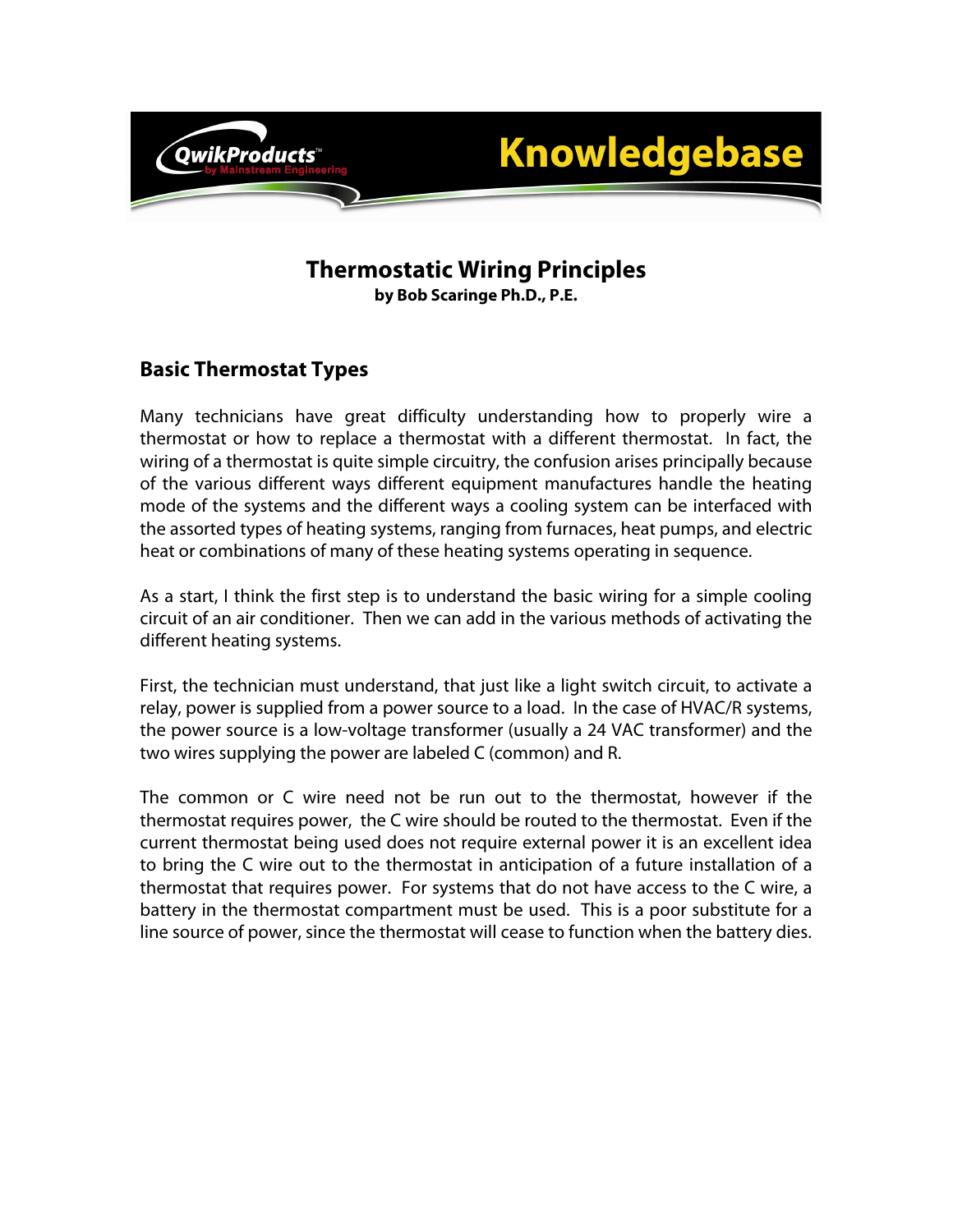#### **Now for the HVAC/R labeling conventions of other thermostat wires:**

The G wire completes the circuit from the R-leg of the power supply, back to the blower contactor coil. The coil then gets the 24 VAC from the common and G wires.



**Individual circuit for blower relay coil – Auto**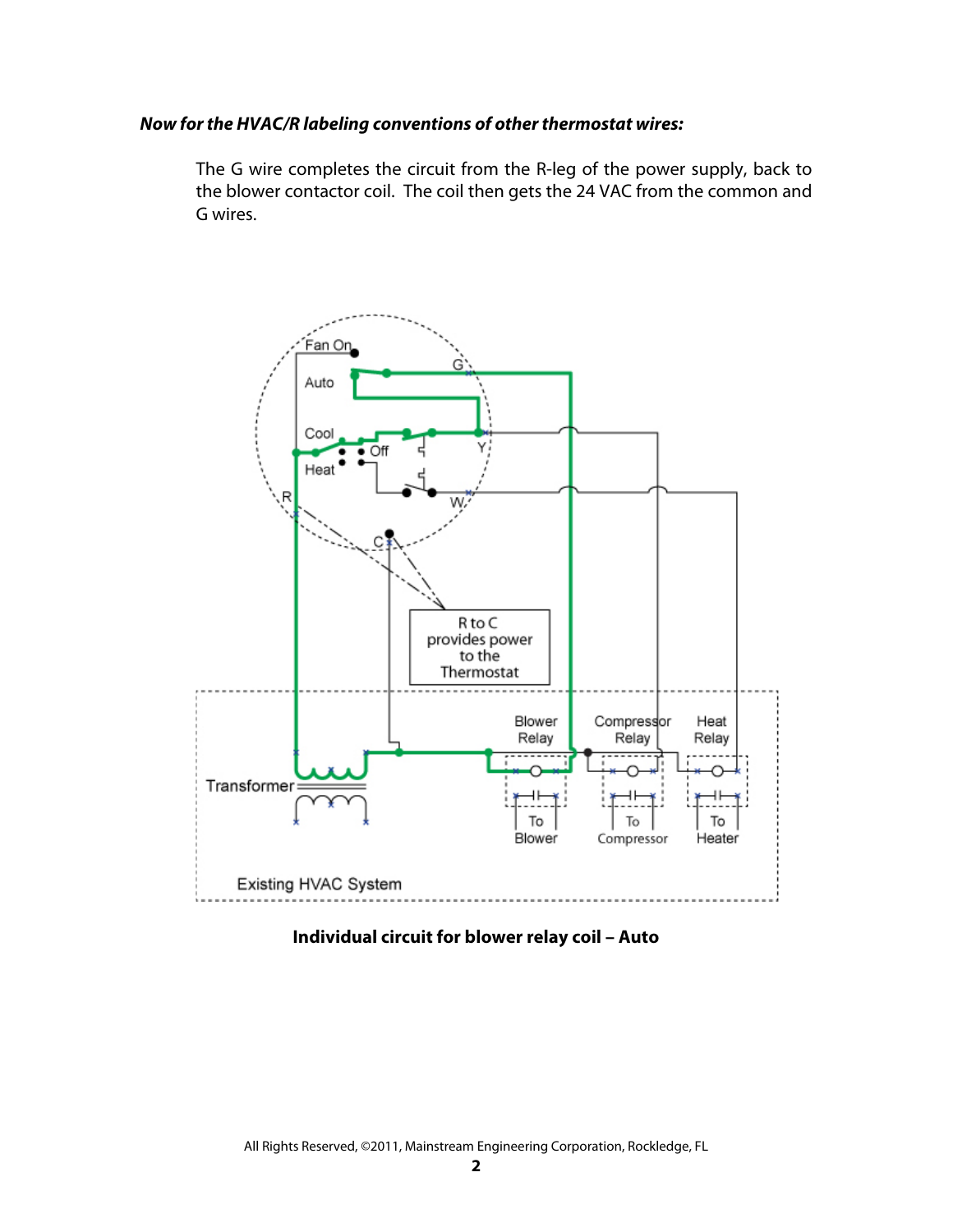The Y wire completes the circuit from the R-leg of the power supply back to the Compressor/Condenser fan contactor coil.



**Individual circuit for compressor relay coil**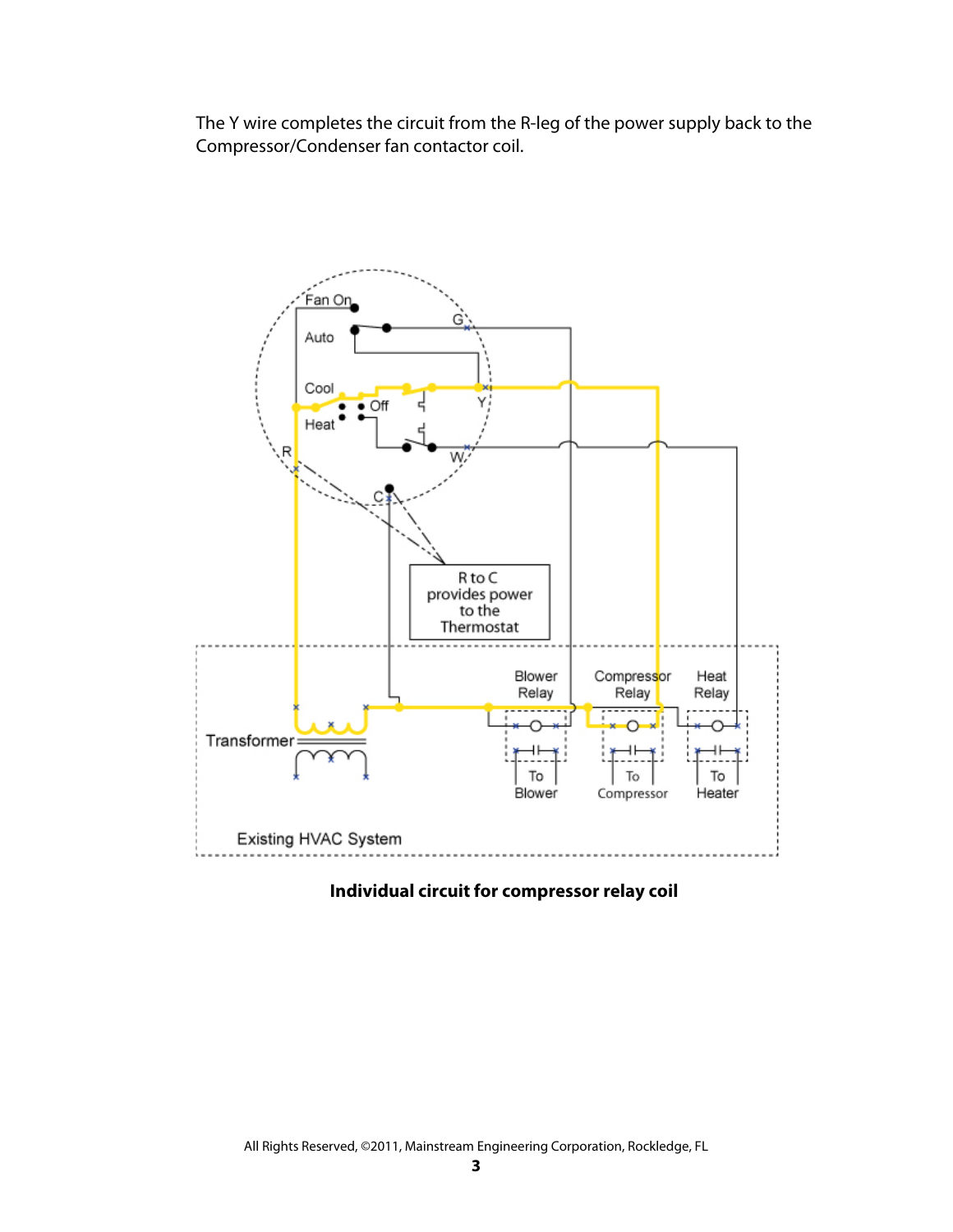The W wire, if used, completes the circuit from the R-leg of the power supply back to the heater contactor coil. Sometimes there is a W1, W2, etcetera, for several stages of heating.



**Individual circuit for heat relay coil**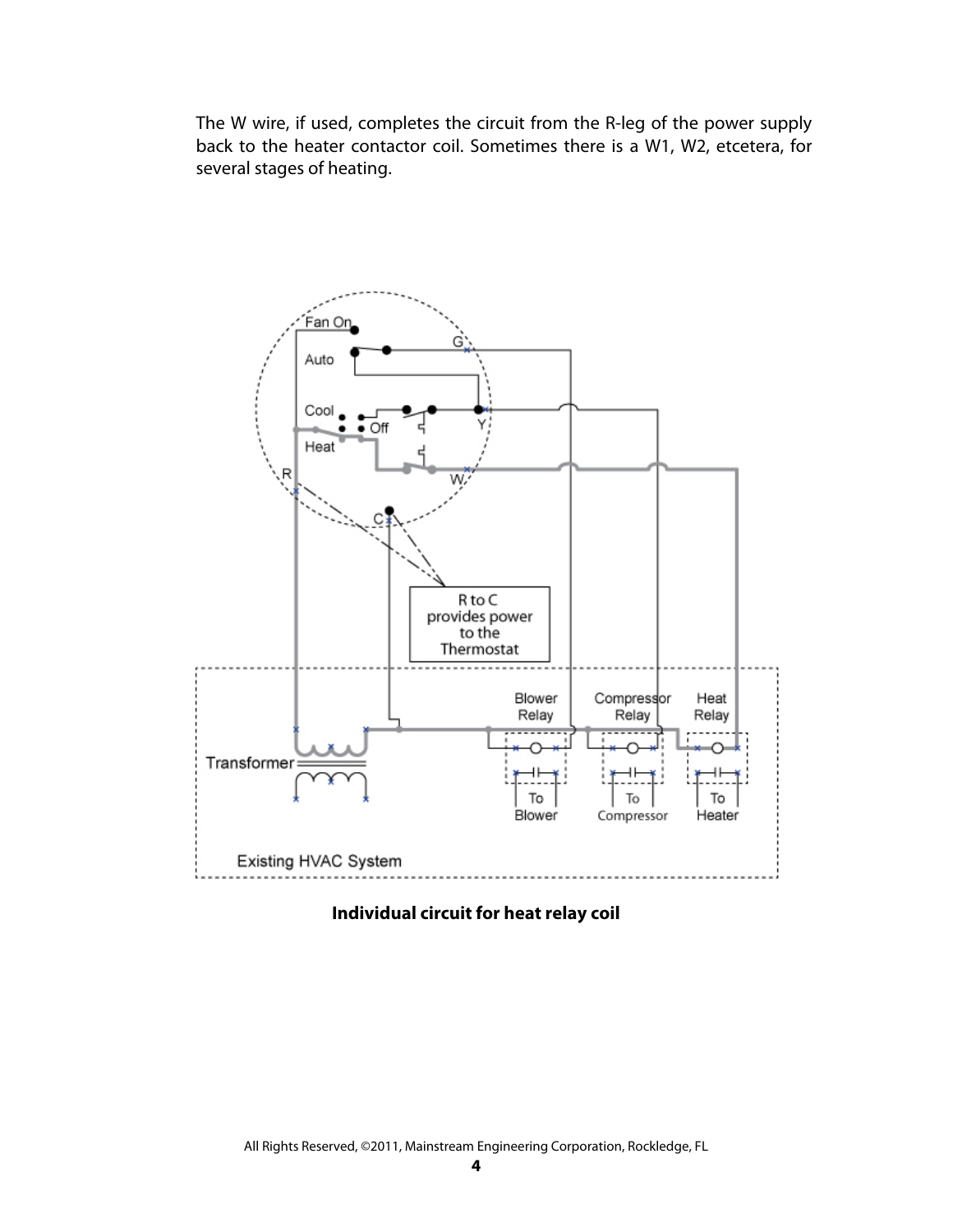The O terminal, if used, and when the heat pump thermostat mode selector switch is set to cool, completes the circuit from the R-leg of the power supply back to the O wire. It is typically used to bring power to the reversing valve and is used for a heat pump with a reversing valve where the normal (unpowered) position is for heating. If you're using the O terminal you will NOT use the B terminal.



**Type H reversing valve (notice O is a circuit while B is not wired)**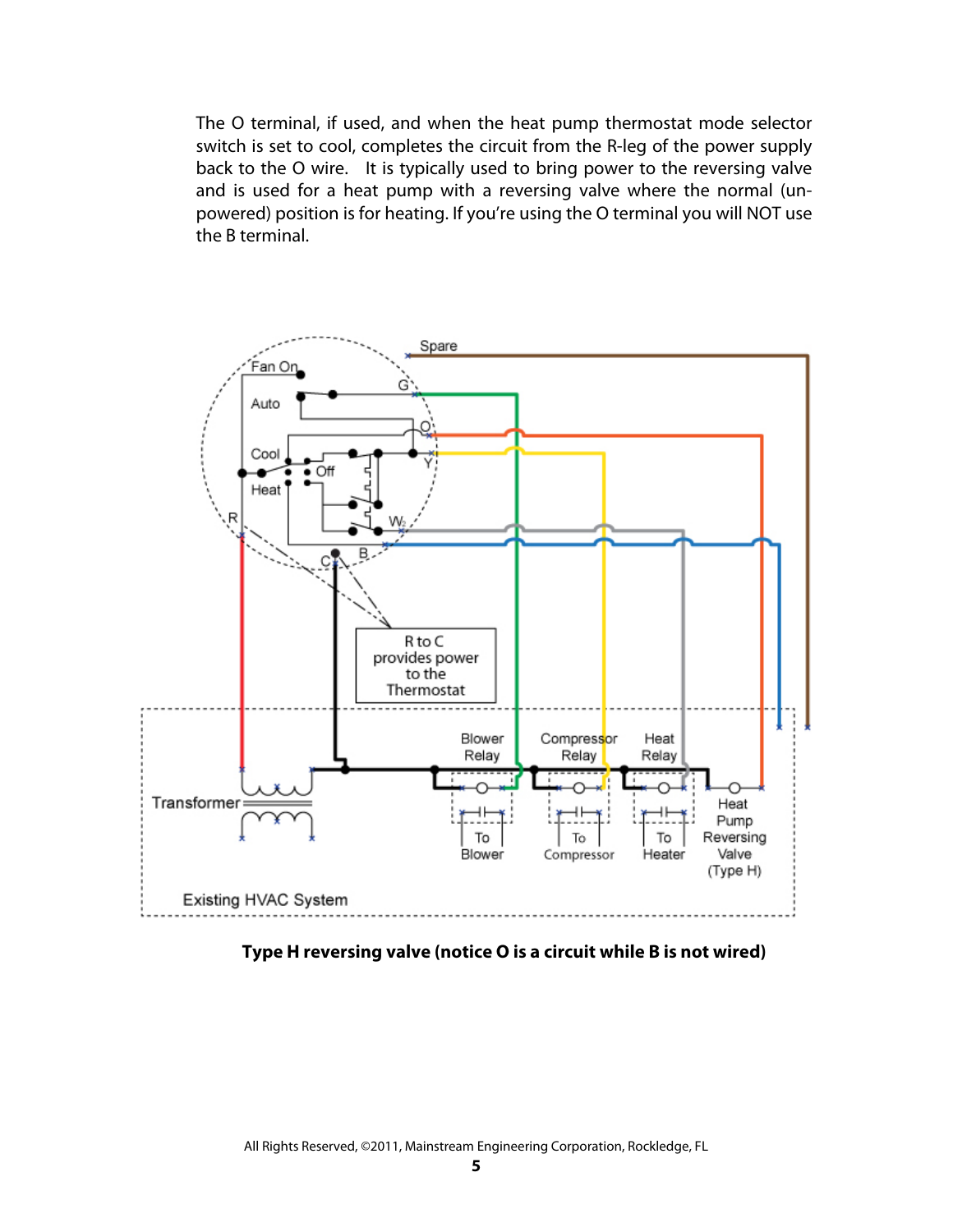The B wire, if used, is closed when the heat pump thermostat mode selector switch is set to heat. It is typically used to bring power back to the reversing valve and is used for a heat pump with a reversing valve where the normal (unpowered) position is for cooling. If you're using the B terminal you will NOT use the O terminal.



**Type C reversing valve (notice B is a circuit while O is not wired)**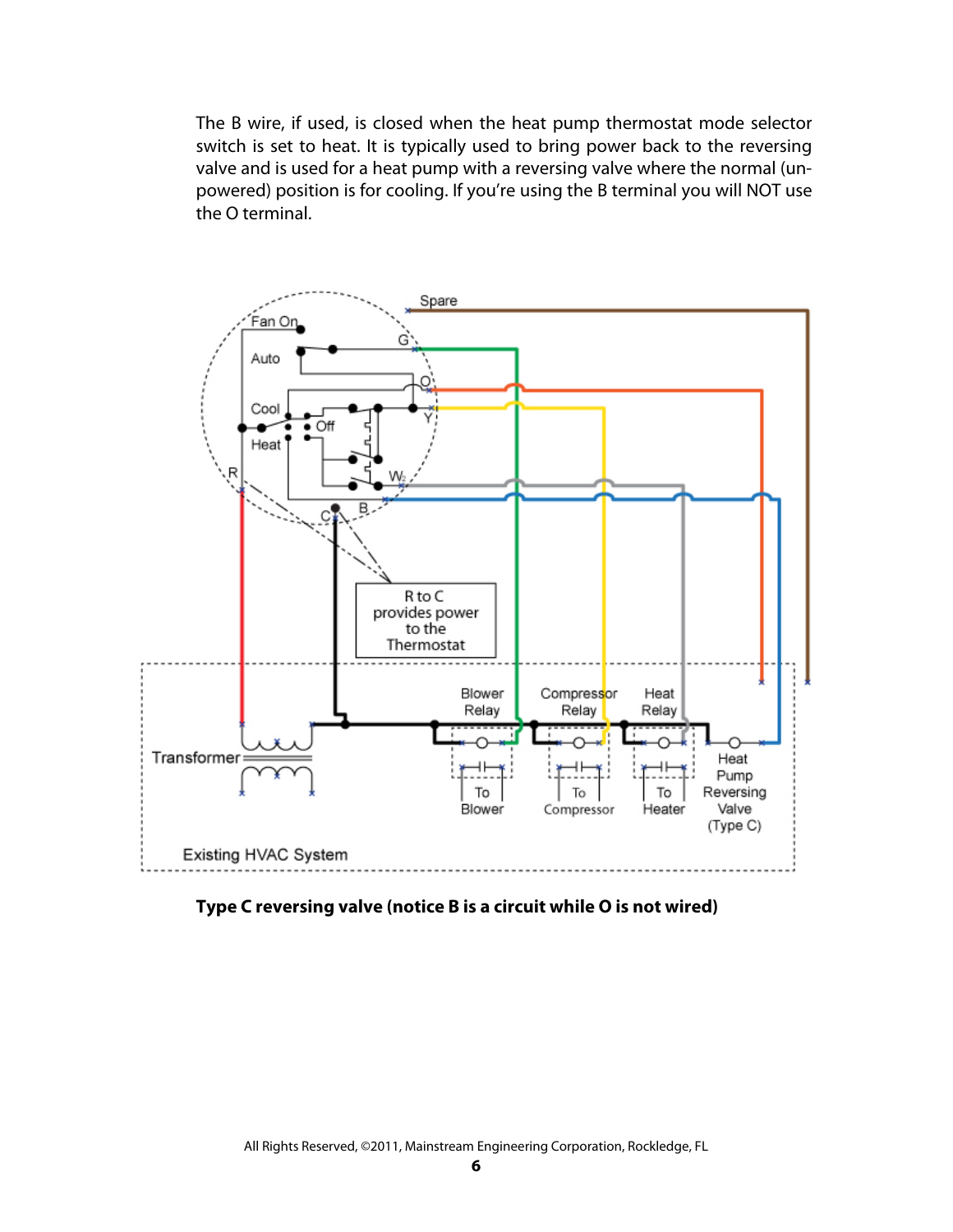The low-voltage 24 VAC transformer is typically located on the air condition system air handler. This transformer might also be located in the condensing unit, or anywhere else for that matter. Locating that transformer and identifying the C (common) and R wires is likely the first thing you need to do before you begin wiring your thermostat. Sometimes there are two low voltage transformers, one for the heating system and one for the cooling systems and the outputs of each transformer should not be connected. Having two transformers is very common if the heating system is a furnace while the cooling system is an A/C. When there is a transformer in the cooling system and a second transformer on the heating system then the R wires from each transformer must be kept separated and so they are labeled as Rc (for the R wire from cooling transformer) and Rh (for the R wire from heating transformer). As we mentioned above, whenever there is an R wire there will be a C wire. So if you have two R wires you will also have two C wires. Once again, even if the thermostat you're working with runs on a battery, it's still wise to have the C wire run out to the thermostat in case the equipment owner changes the thermostat out, however only a single common or C wire needs to be run to the thermostat, and it is usually the Cc wire, that is the common wire from the cooling transformer.

The Rh and Ch should only be used to power relays or other components of the heating system, and the thermostat will typically only connect Rh to W (when the thermostat is calling for heating). Likewise, Rc is connected to G, Y, O, B when appropriate.

This next part may be confusing at first but is If there is only one transformer, then wires labeled Rh and Rc are the same and are typically connected or jumpered together in the thermostat. Other times there is another transformer at a heating source so Rh and Rc will be different. One should be connected to the heating unit's transformer (Rh) and the other should be connected to the cooling unit's transformer (Rc). A visual representation of a two transformer circuit is located on the next page.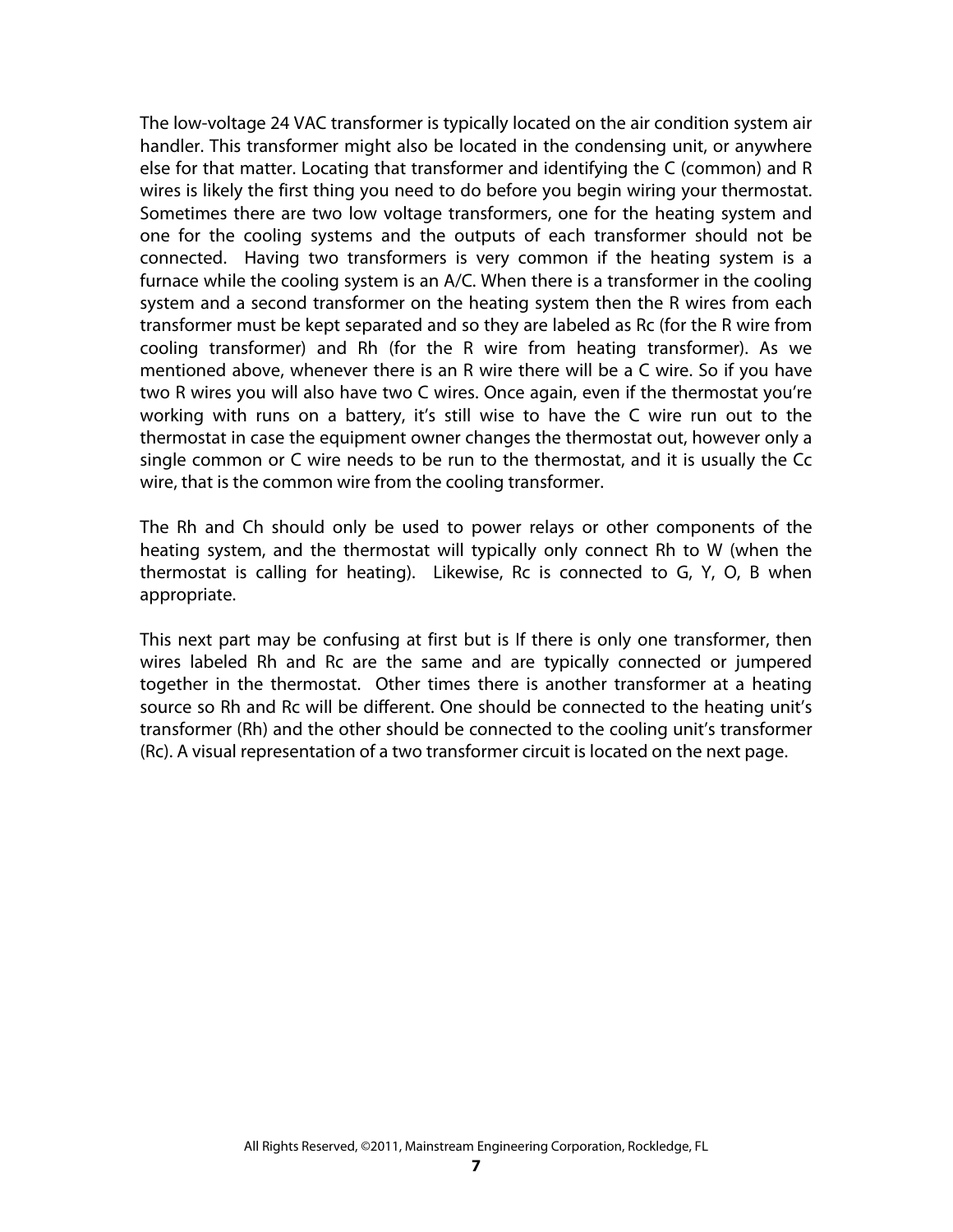

**Two transformer basic thermostat circuit**

Some thermostats come pre-wired with Rh and Rc jumpered together and this jumper must be cut to create a individual Rh and Rc circuits for a two transformer thermostat circuit.

## **Basic Wiring**

In the most basic form of control, the C or common terminal of the low voltage transformer is connected in parallel to all of the control relays.. The R terminal of the low-voltage transformer is connected through the thermostat to each control relay. The thermostat controls the operation of the heater, compressor and blower as shown in Figure 1. Figure 1 is a circuit diagram showing the simplest possible known thermostat control system for heating and cooling operation of an A/C and Furnace or A/C and electric heat system.. For this system, you will notice that G (air handler blower) and Y (compressor/condenser fan) are connected. Therefore, the compressor/condenser fan and the air handler blower should always turn on at the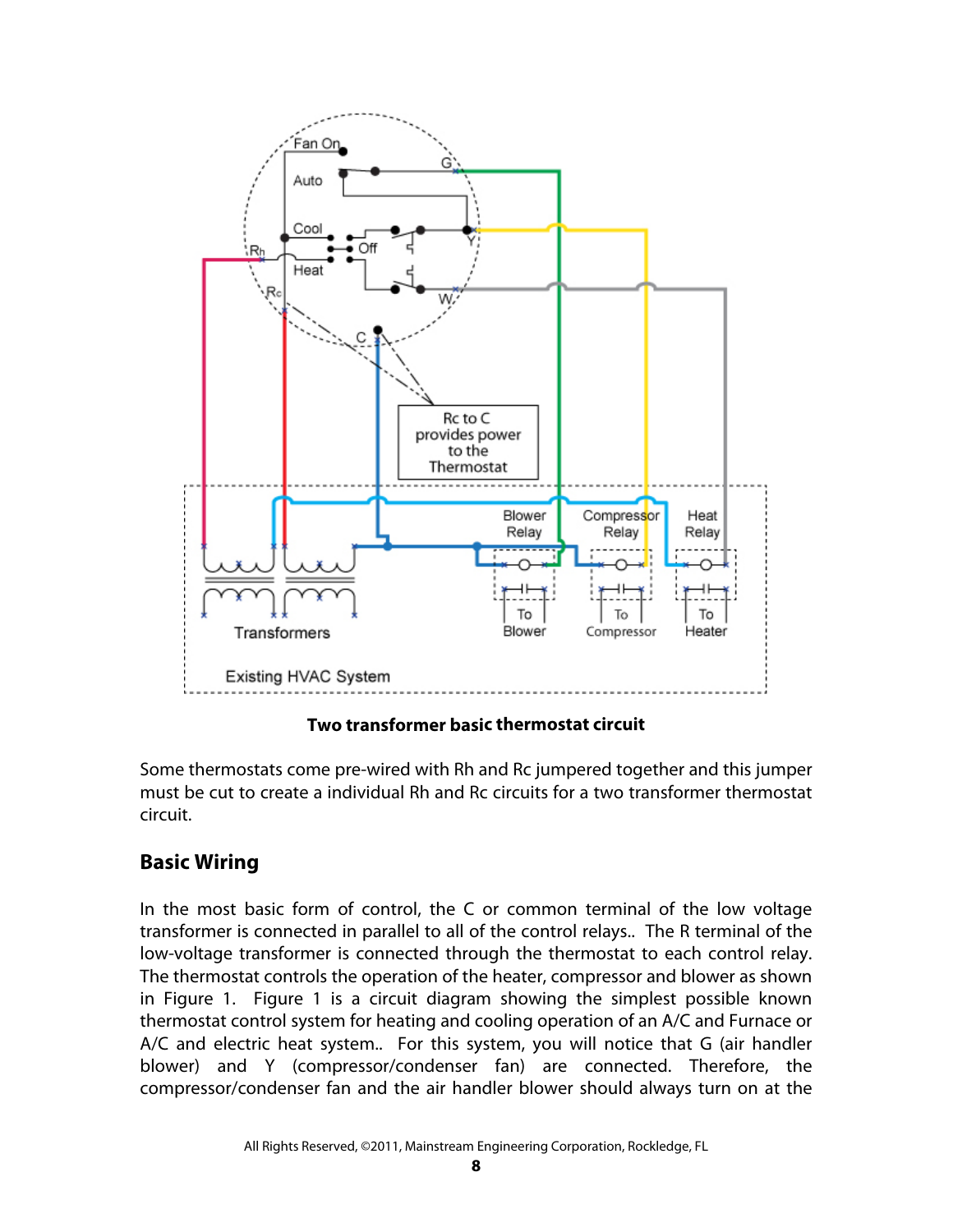same time. The W (heat) wire is "on its own," so the air handler blower will NOT turn on when the heat is activated. In this case, a heater relay or some other control, such as a plenum temperature sensor, must activate the blower in heating mode. This separate control is not a part of the thermostat. The W heat wire control could also activate electric baseboard heat, where the blower is, of course, not operated.



**Figure 1. Basic Thermostat Circuit** 

The following is an explanation of how Figure 1's thermostat actually works. You don't need to know the following to make the thermostat work but if you learn the theory behind why the thermostat above is able to function then it will help you when you come across other more complicated thermostats. If you are new to thermostats or wiring diagrams you may need to read the following section carefully several times. Refer back to the diagram often and don't get ahead of yourself. If possible, share the section below with someone more experienced that can help explain how the thermostat above is capable of working.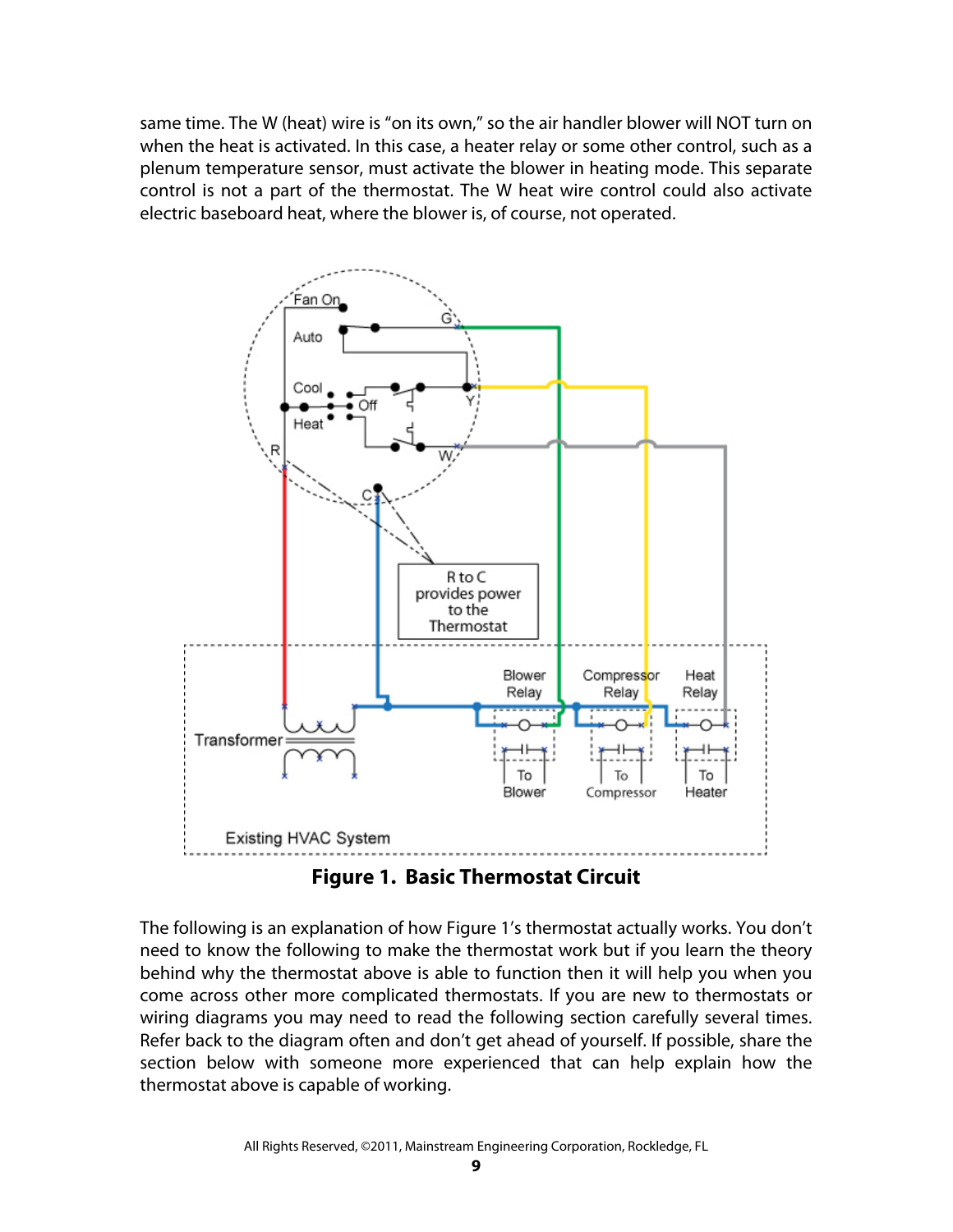Referring to Figure 1, the wire designated R continues the circuit from the transformer to the thermostat. The wire designated G, when connected to R by the thermostat (look in the area where it says "cool", "heat", and "off"), continues the circuit from the R terminal of the transformer to the blower relay, completing the circuit and activating the blower relay and thereby operating the blower. That is when the thermostat connects R-G then the 24 volts from the transformer flows to the contactor coil via the 24 volts AC supplied to C and G.

Likewise, the wire designated Y, when connected to R by the thermostat (see right next to where is says "close on rise," the Y wire is connected to the G wire), continues the circuit from the R terminal of the transformer to the compressor relay, completing the circuit and activating the compressor relay and usually also the condenser (outdoor) fan. This is because the outdoor fan will always operate when the compressor is operating, therefore only a single contact is necessary.

Refer to Figure 1, whenever the thermostat is set to cool the G and Y wires are both simultaneously connected to the R wire which completes all of their circuits. So when the system is set to cool the compressor/condenser fan (Y) and air handler blower (G) are both activated.

The wire designated Wx, (where x can be 1 or 2, it would be 1 in the above figure) when connected to R by the thermostat, continues the circuit from the R terminal of the transformer to the electric heat heater relay, completing the circuit and activating the heater. In the case of heating, there can be several heating control circuits, sometimes designated W1, W2, etc., where the thermostat may activate one or more heaters depending on the difference between the desired temperature and the actual temperature (when in the heating mode). There are many known variations of the heating configuration where one heating circuit may activate a heat pump, a second may activate a furnace and a third activates an electric heating circuit. Note that in the simple thermostat of Figure 1, when the thermostat (set to the heating position) calls for heat, the W1 circuit is activated, but the blower is not activated because the G wire is not attached to the W wire like it is to the Y wire. In "Heating" mode, when a furnace is used for heating, the blower is not typically activated by the thermostat, but rather may be controlled by a plenum temperature sensor in the vicinity of the heat source. If electric baseboard heating is used, the blower need not be activated.

Many newer replacement thermostats, allow a configuration set up where, if necessary, the G (blower) circuit can be activated when the system is calling for heat. This type of thermostat is commonly used for A/C systems with duct-mounted electric heat and the thermostat, typically has a jumper or software setting that will allow making of both the R-W circuit to activate the heat strip and the R-G circuit to activate the blower during heating operations.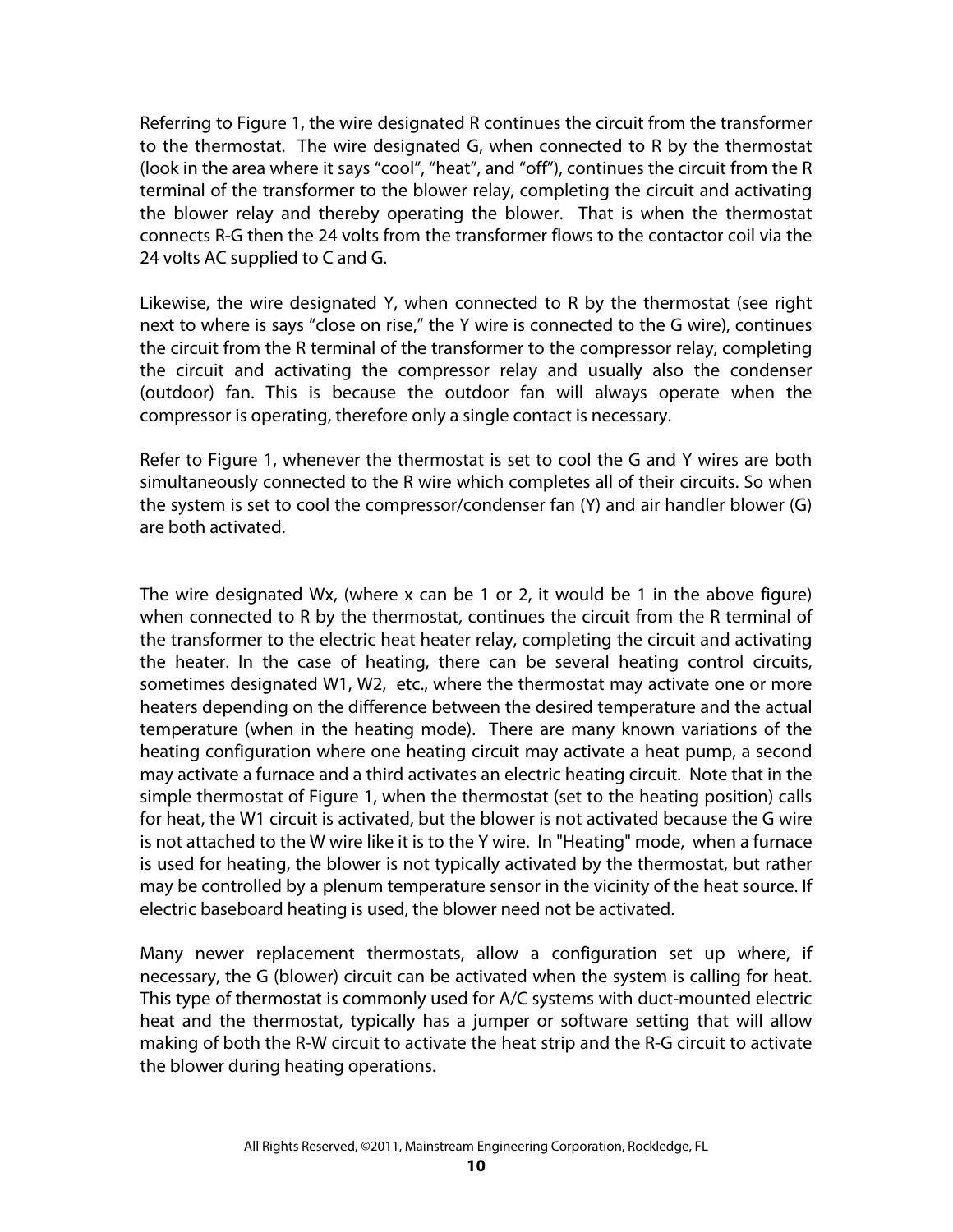For most heat pump and A/C systems with electric heat, typically only one transformer is used. However, as stated earlier, many furnace heating systems have a separate transformer to power the furnace heating circuit, so that a separate R circuit exists for the R to W switch, (where the Rc refers to the contact that closes Rc to G and Rc to Y during cooling, while the Rh to W1 contact is closed during heating). Once again, to provide the greatest flexibility, most thermostats have a separate circuit for Rc to G and Y and Rh to W, with a provision to jumper Rc and Rh together, to form the thermostat setup of Figure 1, namely a single R that can be connected to G, Y and W. If you have one transformer Rc and Rh will be jumped together, if the cooling and heat each have separate transformers Rc and Rh need to be separate circuits.

Figure 2 and 3 display a thermostat that is similar in operation to the thermostat of Figure 1, but also has a provision (R to B or R to O, only one is typically used), to activate a reversing valve, for example, in the case of a heat pump. In Figure 2, power to O when cooling is selected is used to activate the reversing valve (use when normal unpowered state of the heat pump is heating) whereas in Figure 3 power to B when heating is selected is used to activate the reversing valve (use when normal unpowered state of the heat pump is cooling).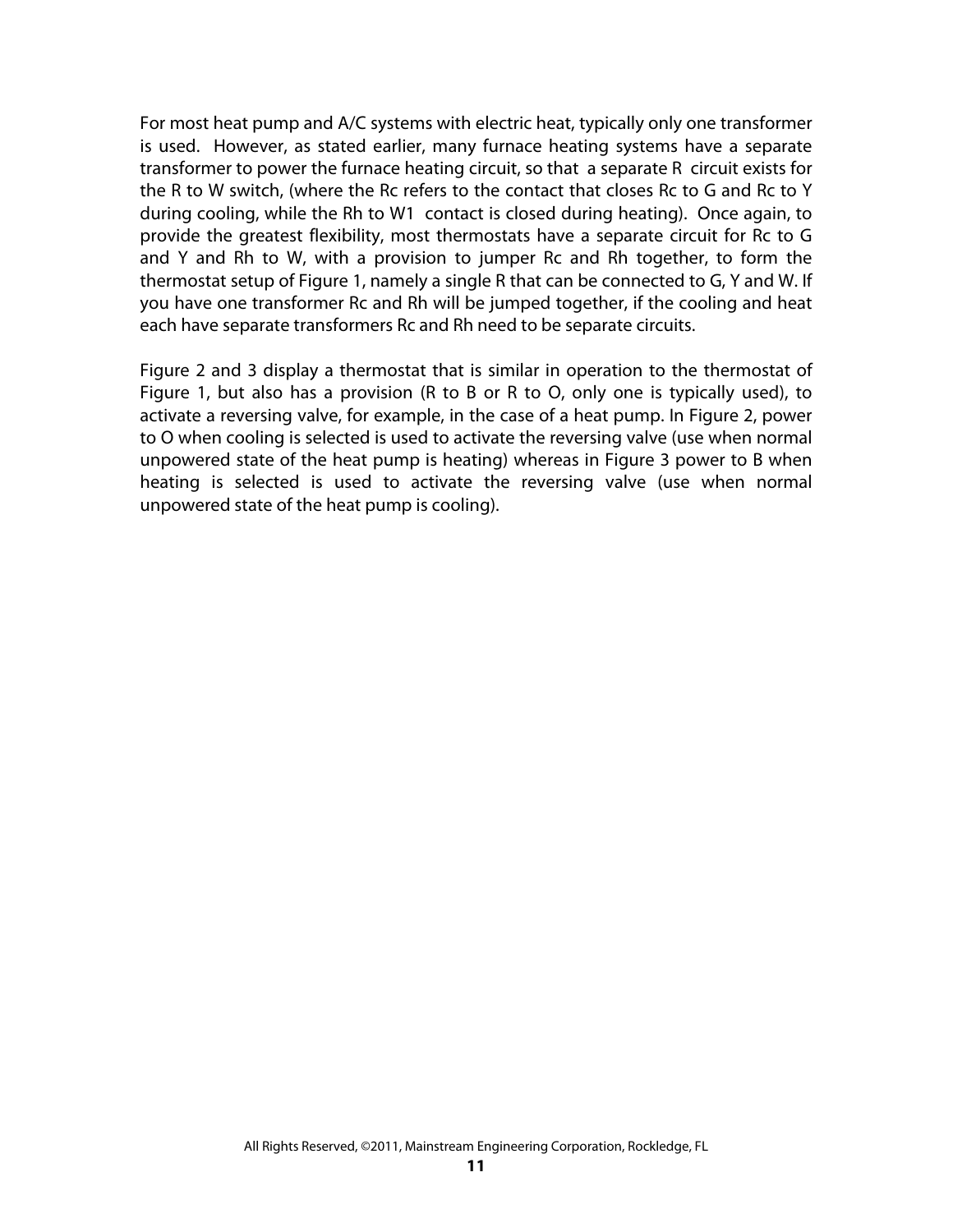

**Figure 2. Thermostat wired to activate a reversing valve to activate cooling mode**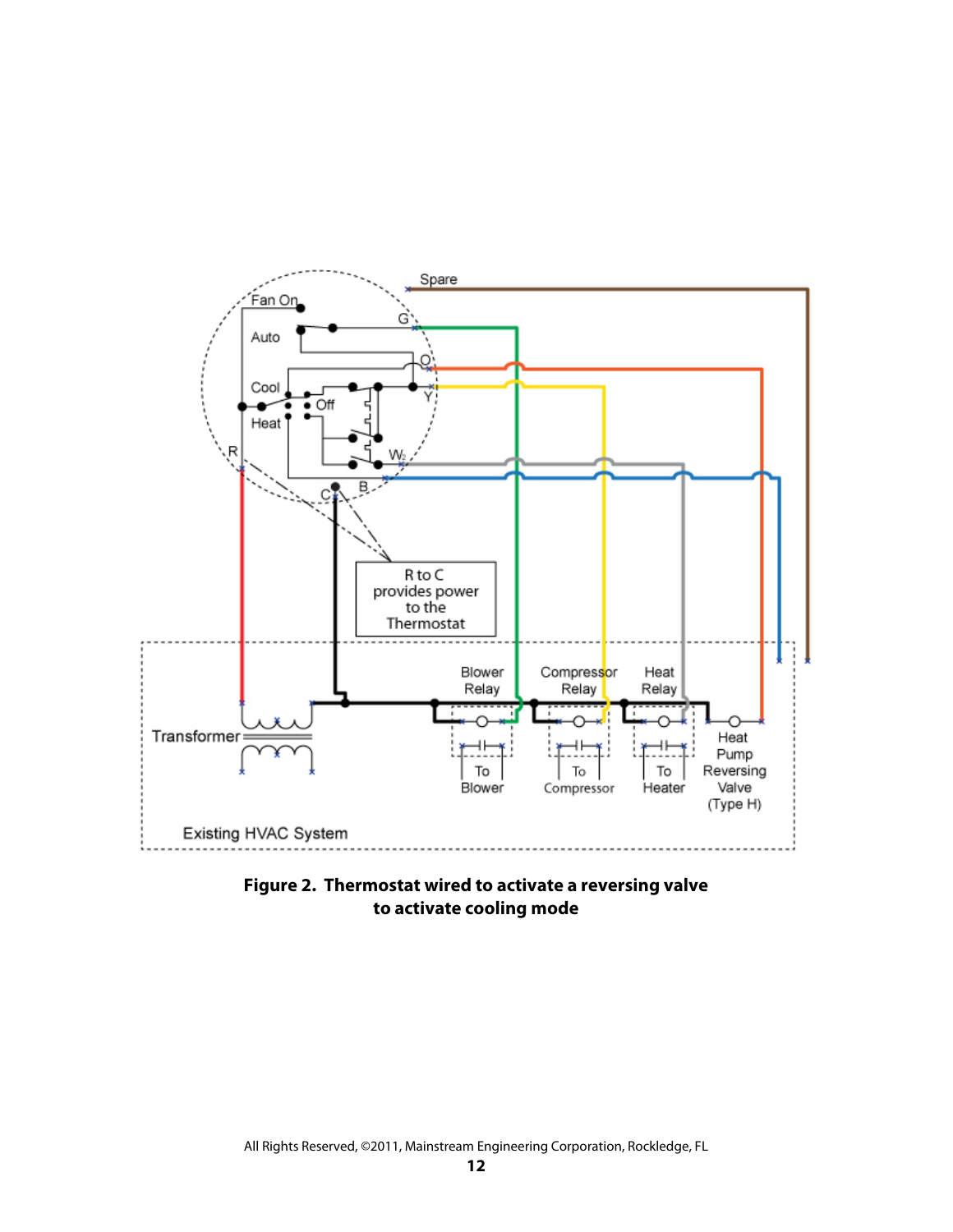

**Figure 3. Thermostat wired to activate reversing valve to activate heating mode**

electric heat as a back-up emergency heat source. The R-W2 circuit in this thermostat is used to activate this emergency heating. Figure 2 and 3 display circuit diagrams of a common modern heat pump thermostat which do not use the W circuit to apply normal heat, instead both Y and G circuits are energized when either cooling or heating is needed, In Figure 2, the R-O circuit is used to energize the reversing valve when set to "COOL." In Figure 3 the same thermostat uses the R-B circuit to energize the reversing valve when set to "HEAT." While heat pumps use a reverse cycle to produce heating, they are almost always equipped with

complete the R-G circuit without regard to the position of the System Selector Switch, which can be set to "COOL," "OFF," or "HEAT". Finally, on most thermostats, when the fan switch is placed in the ON position it will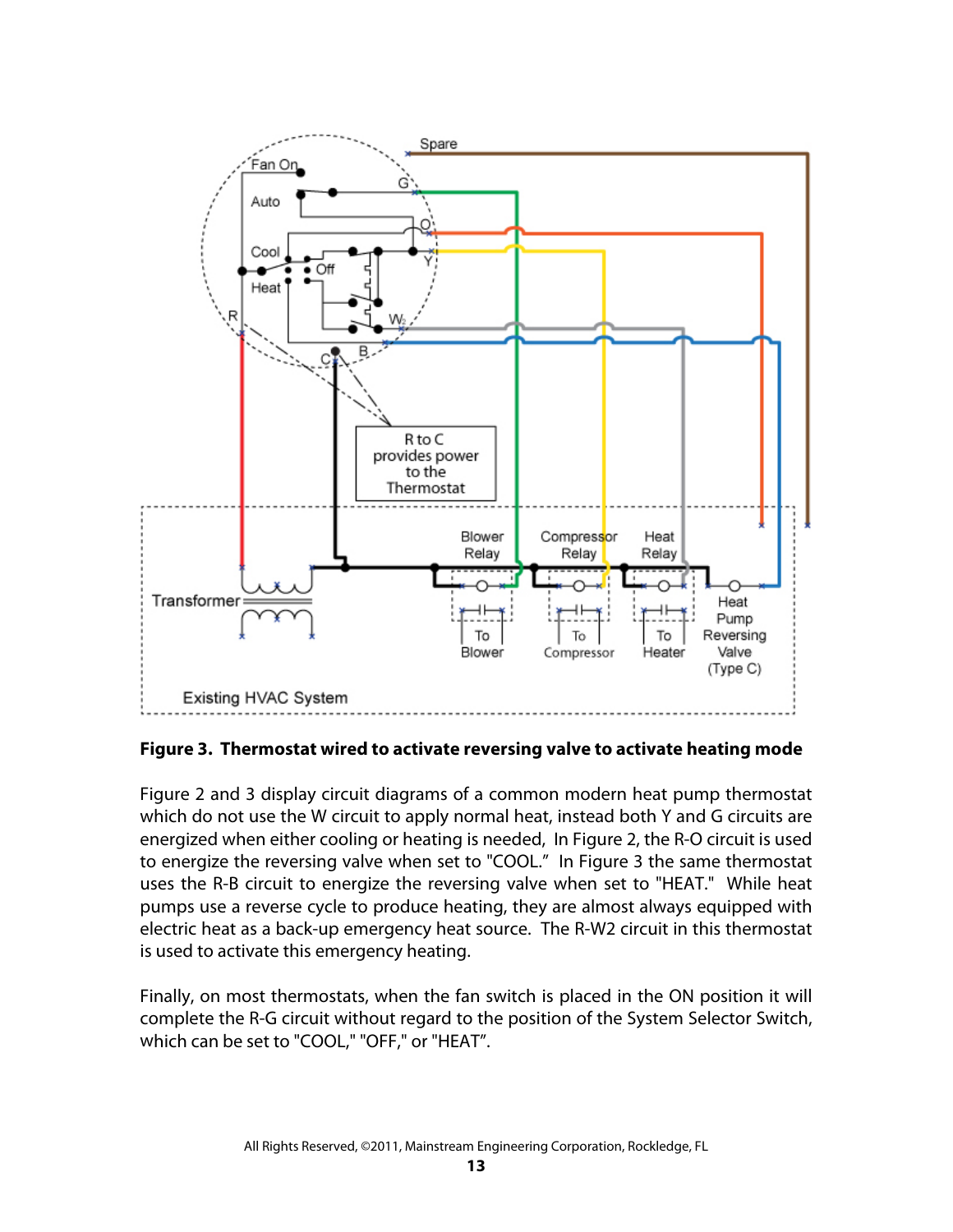## **Wiring Routing**

The normal wiring of an air conditioning and heating thermostat uses a multiconductor thermostat wire. As a minimum R, G, Y and W are needed, since Connecting R to G activates the blower, R to Y activates the Compressor, and R to W activates the heat as we have seen, there are lots of variation on how the heat is activated. In addition, if a common C is supplied then 24 VAC is available at the thermostat (across R and C) to power the thermostat. If the thermostat requires power and a C wire is not available, then a battery in the thermostat must be provided to provide the power. Since batteries die at the worst times, and typically the thermostat open-circuits, which turns the system off, when the battery dies, this is a bad procedure. If the home is unoccupied for long periods, such as summer or winter homes, mold or freezing problems can develop, all caused by a dead battery in the thermostat. As a minimum, it is recommended to run at least 6 conductors (C, R, G, Y, W, and B or O) even in an AC installation, since a retrofit to a future heat pump system is still possible. Additional wires prove to be extremely useful when an installed wire fails and it is nearly impossible to run a new set of wires.

### **Summary**

A typically thermostat will have a C terminal which along with the R wire provides 24 VAC to the thermostat for clock and other setback purposes. The G terminal is connected to the blower contactor coil, the Y to the compressor contactor coil, and the W terminal is used for heater activation. When W is used for emergency back up heat, it is typically labeled W2. Either the B terminal or O terminals are used for the heat pump reversing valve, while they can be used for any heating or cooling specific function.. A thermostat will make a R-B connection when it the System Selector is set to "HEAT" (as shown in Figure 3) and it will make the R-O terminal when the system is set to "COOL" as shown in Figure 2). Which circuit to use, namely the R-B or R-O depends on the heat pump reversing valve. If the reversing valve is normally closed in the cooling position, then it has to be powered to switch to heating mode, so the R-B circuit is used and the reversing solenoid is connected to C and B so that when the thermostat is calling for heat and completes the R-B circuit, then 24 VAC is supplied across C-B and the reversing valve is activated into heating mode. Likewise, if the reversing valve is normally closed in the heating position, then it has to be powered to switch to cooling mode, so the R-O circuit is used and the reversing solenoid is connected to C and O so that when the thermostat is calling for cooling and completes the R-O circuit, then 24 VAC is supplied across C-O and the reversing valve is activated into cooling mode.

The B and O terminals can also be used to energize dampers in heating or cooling modes or control any other device that is heating or cooling mode specific, however in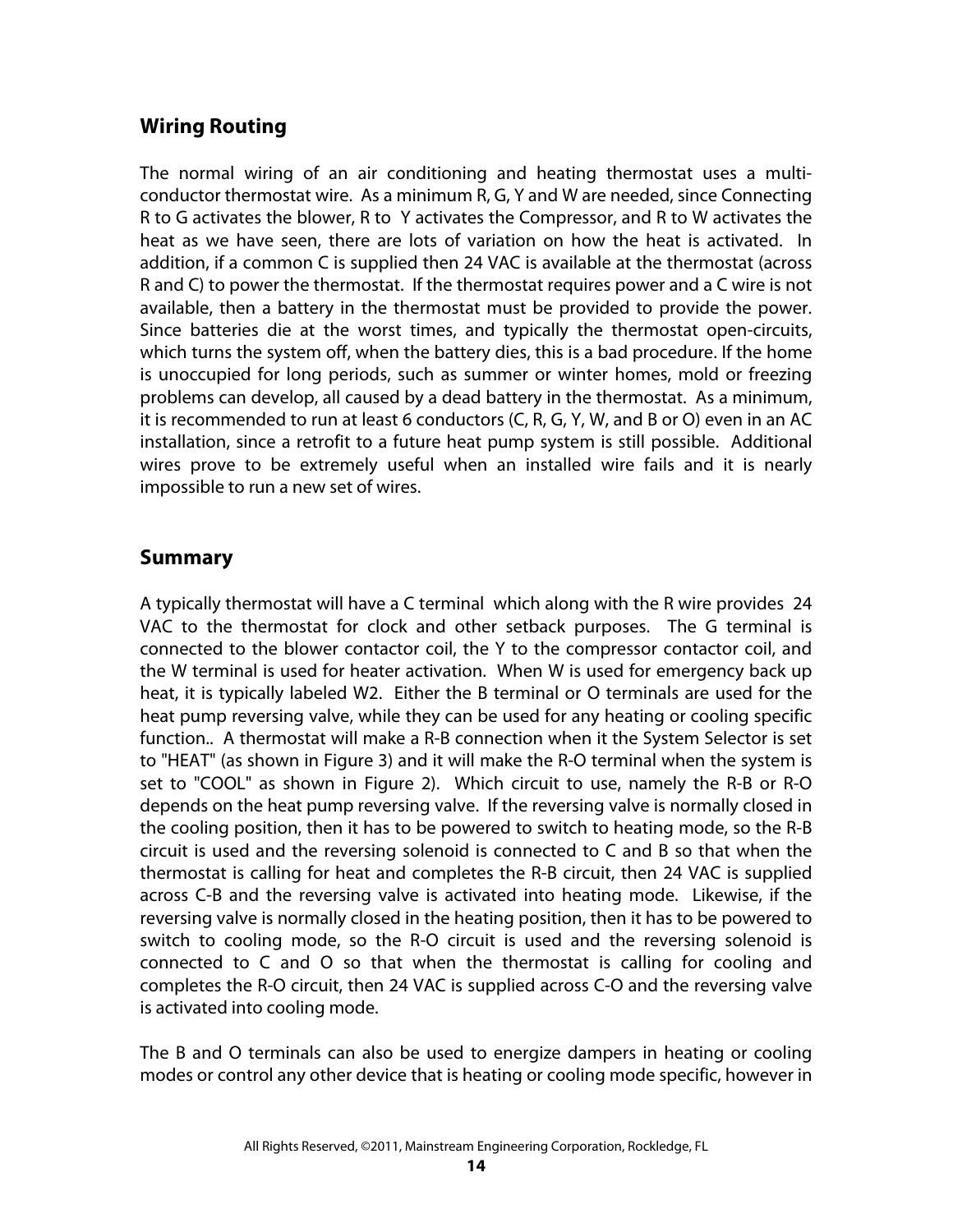actual practice these circuits are rarely used on thermostats that are not controlling a heat pump.

With the rising popularity of heat pumps, as well as multiple heating sources, thermostats have been designed with greater flexibility when controlling the assorted heating methods. These newer thermostats are different from standard heatingcooling thermostats in that on heating the thermostat can be configured to make R-W and R-G, compared to a standard thermostat that makes only R-W when heating is being called.

On most thermostats, there is also typically a jumper, or shut that can be cut, when the Rh-W circuit is powered by a heating transformer and the Rc-G is powered from a different transformer. With Rc coming from the cooling system transformer and Rh coming from the heating system transformer. Of course heat pumps only have one transformer.

If these heat pump thermostats have a R-W circuit, it is typically labeled R-W2 (since the first stage of heat is obtained by the reversing valve position and operating the compressor(R-Y) and blower (R-G) and the back-up heat is obtained by activating R-W2. Typically, there is no W1 terminal on this type of heat pump thermostat.

Typically a thermostat for an AC system with electric heat coils in the air handler is configured to make both the R-G circuit at the same time it makes the R-W circuit, instead of relying on an extra set of contacts on the heating relay to activate the blower.

As shown in Figure 1, for a standard heating-cooling thermostat there is no power to the Y circuit when the thermostat is set to either "OFF" or "HEAT." Similarly, if the fan switch is set to "AUTO" there is also no power to the G circuit when the thermostat is set to either "OFF" or "HEAT." There is, however, power to the G circuit if the fan switch is set to "ON," regardless of whether the thermostat is set to "COOL", "OFF" or "ON." See the images below for a visual representation of the various completed G circuits in a basic thermostat.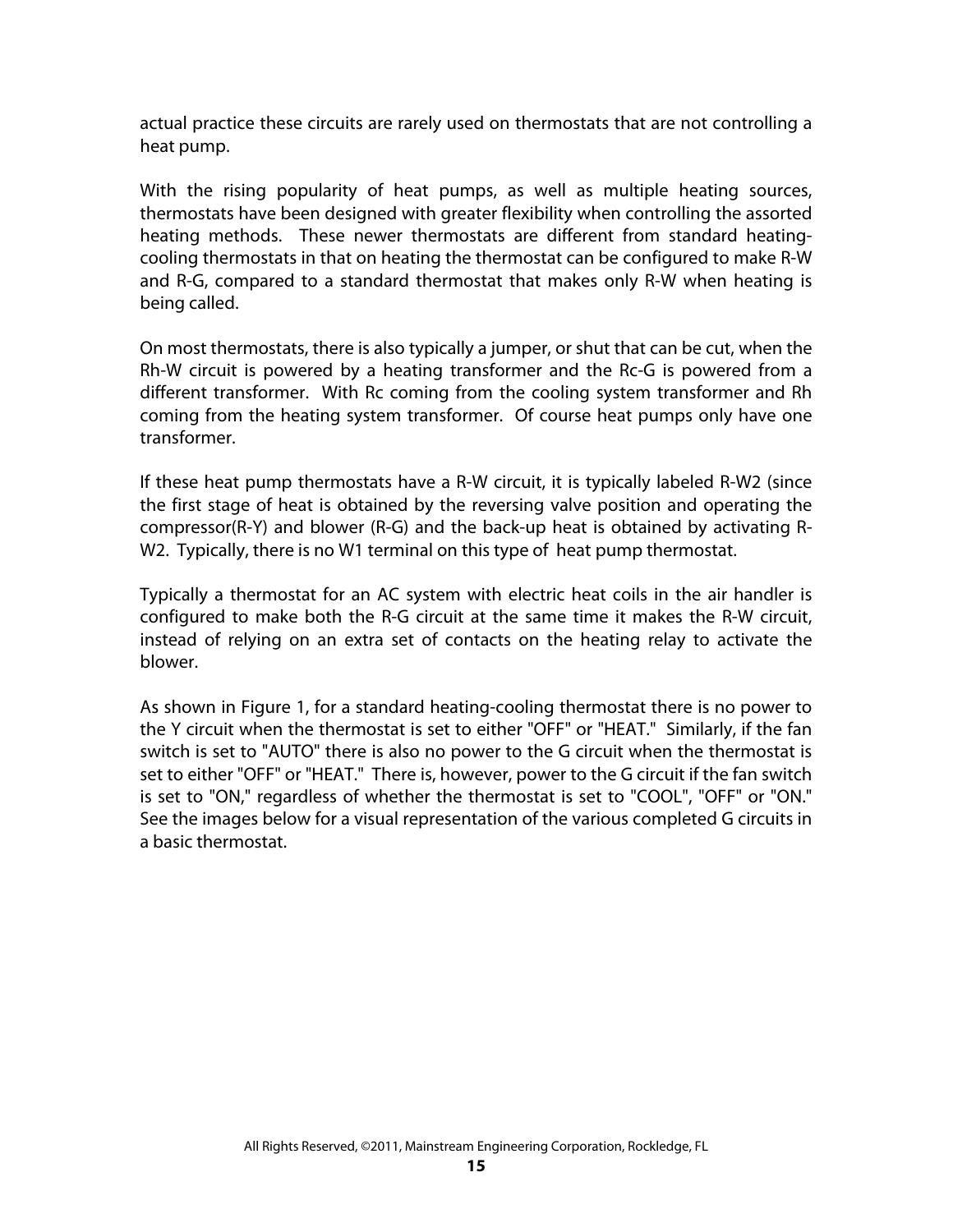

**Individual circuit for blower relay coil – Auto**